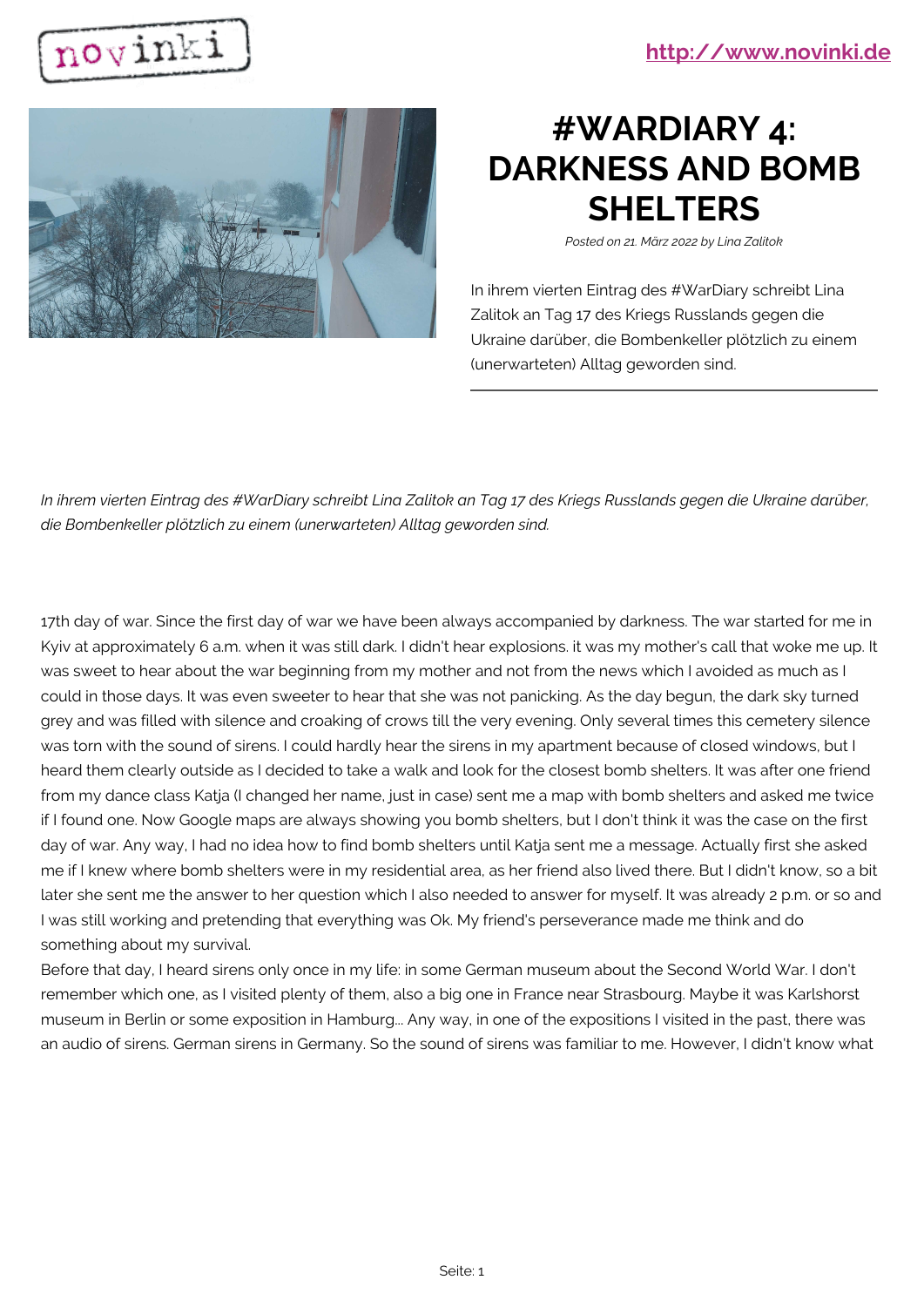

this sound meant (good illustration of my zero preparation for the war). I still remembered, that in this German museum they said, that it was a signal to go to bomb shelters and there were pictures of people in bomb shelters. Now I also remember that I was wondering at the museum back then: why had those women and children to go through this? Because their country started war? Why did Americans deem it necessary to bomb those beautiful historic buildings in German cities? Although I had somehow expected a big war started by Russians sooner or later, I had thought, that bomb shelters belonged to the past. For whatever reason...

I exited my building and saw two women in the age of 60 or so near another entrance. I came up to them and asked about bomb shelters. One woman told me with enthusiasm that they had just done a tour visiting all the bomb shelters nearby. All of them were different, but the best one is across the street, she told me. There is also a good toilet there. I was surprised that you could choose a bomb shelter to your taste and that there was a toilet in one of them. I had never been to bomb shelters, but that sounded good. Then I remembered, that once I had applied for a job as a guide at one Berlin bunker in Kurfürstendamm (The Story of Berlin) and that there were even multiple toilets there. I spent several hours there and even learnt a text by heart about all the facilities in order to do a test guided tour. However, I got too nervous speaking German before a group of German schoolchildren, so I didn't get the job. It was a smashing experience, because I badly needed a job and because it was hard for me to deal with job refusals back then. So smashing that I had to google the name of this bunker and what was it about, as I managed to erase it from my memory. It is a bunker prepared during the Cold War for the possible nuclear warfare.

So I started my solo tour of bomb shelters in Kyiv centre, only to find out that all bomb shelters near and in my house were closed and there were locks hanging on their doors. Near one of the bomb shelters I saw a rich looking young couple exiting their building with bags and going to a car. They were dressed like people going to mountain camping. When I asked them if they knew who could open the door to the bomb shelter, they answered angrily "Bomb shelters don't make any sense. They won't save you if they use chemical weapons". I got angry and thought "Stupid rich people". Later I found an open bomb shelter in the building next to mine. It was full of litter and old staff. But there were also nice people there ([here](https://www.facebook.com/100001690852187/posts/4868847679848212/) you can see some videos of it). One man had a list of several bomb shelters with phone numbers of people who had keys to those locks on the doors.

I called the number of the person allegedly responsible for the bomb shelter in my building. A man answered to me that I should go to flat X entrance Y and ask for a key. I got quite irritated. Shouldn't bomb shelters be always available? A rather chilled woman opened the door of flat X and accompanied me to the bomb shelter in another entrance of the house. She opened the lock and showed me the place. There was a non-functioning dirty toilet, one chair and a socket extender. I asked her not to close the lock any more. She agreed and went away. I was alone in that bomb shelter. I sat there for some 10 minutes until an old woman came down. She said to me that a KGB man told her that Kyiv was going to be bombed. She seemed to be desperate and chilled at the same time. I exited the bomb shelter together with her and we went to our respective apartments after wishing each other all the best. I don't remember this conversation, but I remember that she had started to complain and I didn't want to hear anybody complain at that moment, so I somehow managed to get out of the conversation.

On my way to my apartment I met another woman at the children's playground. She looked 40 something years old, nice, but somewhat bizarre. She told me that there were almost no original inhabitants in these buildings. She was the only one in her part of the building who was an original inhabitant. People who bought these apartments were not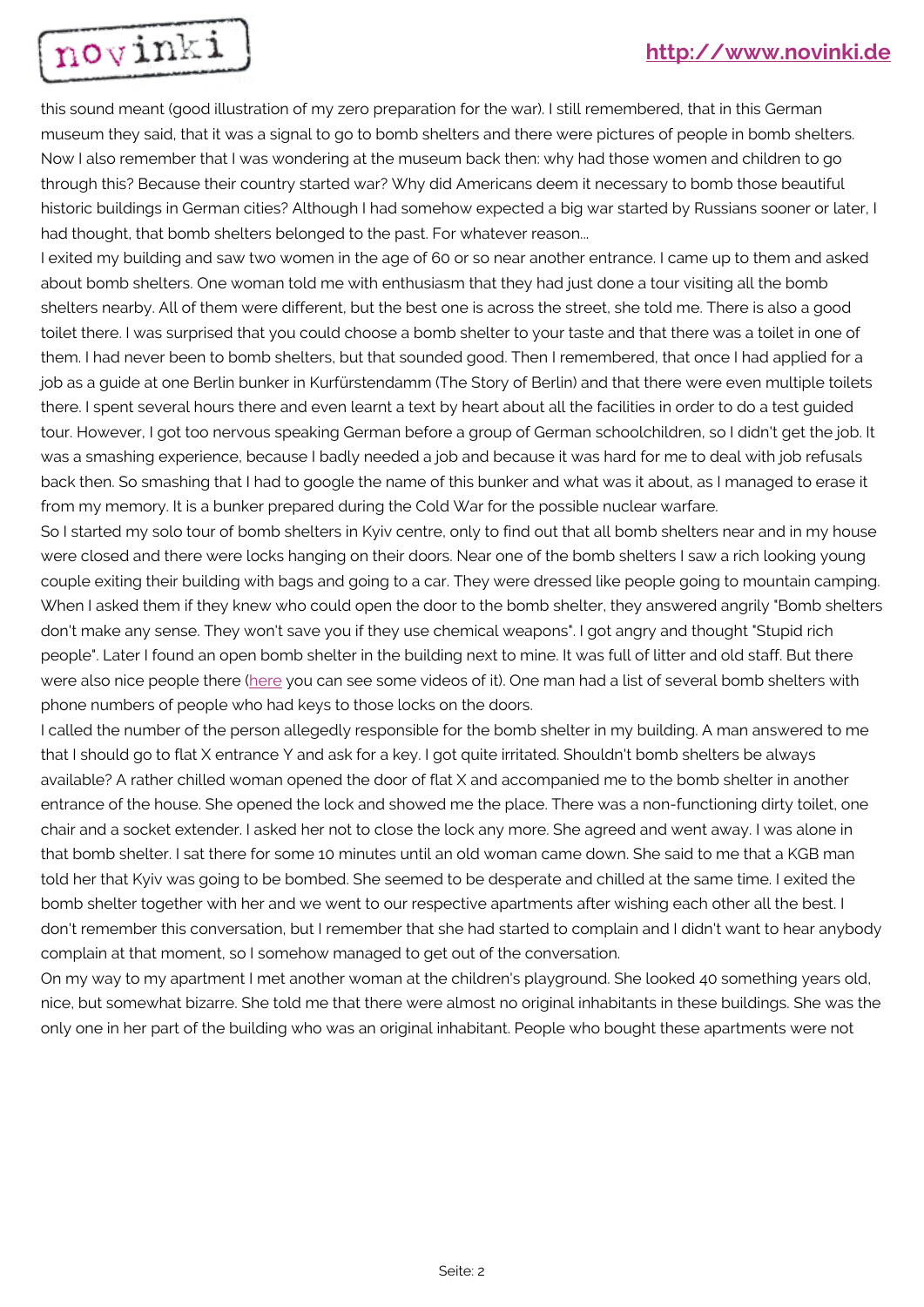

from Kyiv, never spoke to each other and already left for their villages and regions. Indeed our residential area looked devastated. She told me, that she was afraid of looters and was looking for bricks to make a kind of oven on the balcony out of them. While listening to her, I remembered my mother's words that we had some wood at our datcha. I thought about all the vast nature of my town which seemed even vaster compared to the image of an improvised brick oven on a balcony in Kyiv centre. And I felt how suffocating and cold-hearted this city was. I was no exception, because this first day of war was the first time that I talked to people who lived next to me.

With crows continuously croaking above almost empty silent streets in Kyiv centre, the grey sky seemed to be an ominous sign. I associated this croaking with future people's deaths which this war was sure to bring. I wasn't sure if I was going to be among those dead people, so it made me change my decision to wait for several days till the panic abates and roads get less busy. I decided to leave immediately. Moreover, my mother started to panick on the phone and to repeat that I was alone and far away from her, so I felt clearly that I preferred to minimise her panic and experience it in person. But first of all, I felt lonely. I packed my bag so quickly as I could, very slowly actually, because I was constantly interrupted with work and private messages and had to look inside every cabinet and on every shelf to ensure that I didn't forget something important (another example of my zero preparation for the war). I wasn't sure that I wouldn't have to walk all the way on feet, so I took only the most necessary things. At the same time, I didn't know if I would ever come back and see this apartment and my belongings again. So it wasn't easy to decide what was not necessary.

I left my apartment at 6 p.m. I knew that I had to leave Kyiv before 9 p.m., with curfew starting at 10 p.m. and ending at 7:00 a.m., or just go back to my lonely apartment in Kyiv centre where only few people remained and where looters could come. I walked to the metro. The atmosphere there was so much warmer than in my residential area. Without any problems I arrived to the terminal station. I used to travel to my home town by hitchhiking before, but this time it was a different experience. Normally it takes me two-three minutes to get into a car, but now I was standing some half an hour and it wasn't getting earlier. I was happy to see that cars were moving quickly, even much quicker than in pre-war times. On other roads there were still horrible traffic jams as I heard. Every car seemed to hurry up leaving the capital. They were flying past us, people, who like me wanted to get home, and stood on the road trying to stop them. People always stand like this at this place, but this evening there was a higher risk to be knocked down, especially for such distracted people like myself, I suppose. The cars seemed not to care that we were standing there. On the other side in the direction to the city suddenly a tank appeared and covered all the sounds with its roaring noise. Fortunately, I have already seen tanks at the Independence Day parade, so I didn't get scared. I tried to book a BlaBlaCar, but both bookings were rejected. Then I decided to take a taxi which stood nearby. The driver wanted me to pay 1000 UAH for the trip (a bus costs normally 100 UAH). But after he tried to put 4 people including me in the back of the car and asked me to sit on a man's lap to fit in (among passengers there were also two rather dubiously looking men..), I flipped out and left the car. Just in time to see a minivan with a kind family going a little bit further than my home town. We went several hours through villages avoiding traffic jams on the highway. As we got closer to my town, they were kind enough to make a little detour from the highway to bring me closer to my home.

I still had to walk 2,5 km, some 1 km in total darkness. I never experienced such darkness before and I was alone. I arrived after checking points were already closed, so my cousin was not allowed to leave the town and pick me up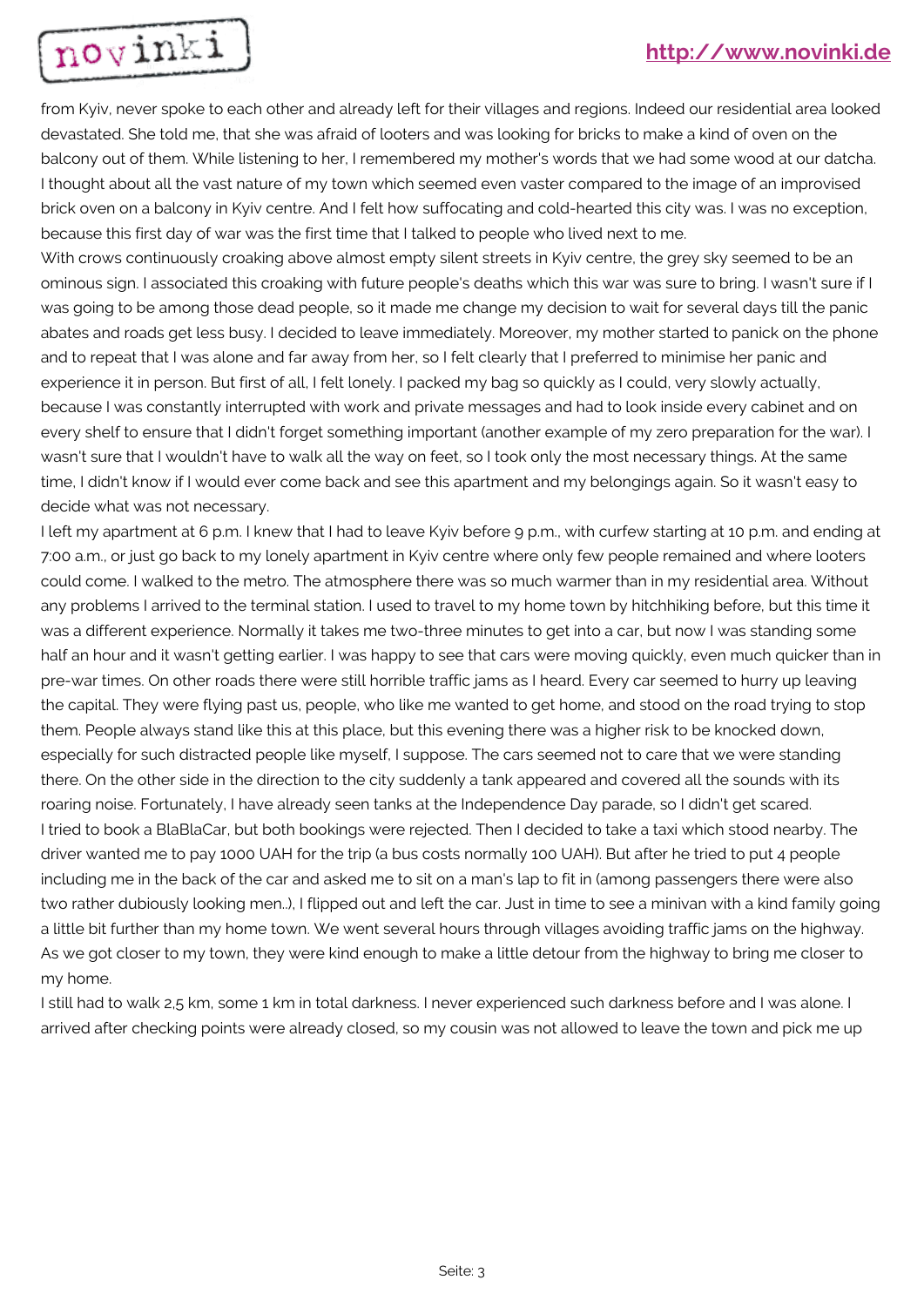

with his car. This first 1 km in darkness past fields and checking points, where nobody stood, didn't feel scary as one might expect. For whatever reason there were still cars going out and into the town on full speed. I tried to stop some cars, but nobody was going to stop. The way was not long, so I thought, it was for the better. I didn't want to have to do with strangers any more.

There was hardly a road. I constantly stumbled upon pieces of earth. So I had to stop for a moment, put my bag down on the earth and take out my torch. At some point I was so distracted with looking to the ground and finding my way that I was almost on the road. For a second when I saw the headlamps of several cars heading towards me, I was scared that I wouldn't be able to escape them in time. At that moment, I remembered that some hours ago in the morning I wrote to one dear person to me "We will fight if necessary". That was not how people fight, that looked rather like a stupid death. My head didn't work properly, but I put myself together and got out of the way. Some ten minutes later I found a pavement and then saw the first buildings of the town which I know so well. A little bit later I met my father walking towards me. All in all, these 3 km were a joke compared to 130 km which was the distance I covered by car.

After that first day, there were many gloomy days, but among them we also enjoyed several days of sun. There were also several days when everything unexpectedly got white with snow. The earth was inoccent white. Still, every single day ended with thick darkness, because of the so called light camouflage, when even the light of a phone screen stands out against the dark surrounding of a multistorey building.

I thought that one might interpret this darkness like the symbol of our condition right now. Instead, I enjoy it: this thick darkness feels like a balsam for my eyes after hours of staring into the screen of my phone, also during pre-war times. Now it's time to recover. I also regard this darkness from the perspective of the current superpower discourse in Ukraine: It is an opportunity to develop skills of orienting in the darkness. I am getting much better in it now. I can find my way to the kitchen and bathroom without lightening my phone and without stumbling upon things. I can brush my teeth in the total darkness. It feels really good after in the first days I couldn't find my clothes as I heard bomb alarm at 3 a.m. At the beginning, I also forgot where I put my things and felt almost helpless trying to find them. Now I can also find my cat by the sound of his mewing. I know where certain things are and if I don't know, I ask my parents something like "Can you describe where did you see bread last time so I can find it more quickly?" I am still a night person though. As we didn't find a good way to camouflage our flat yet, I am writing this text under blanket on my phone and spoiling my eyes (I hope not too much). Today I also ate my supper in total darkness. It is my second time and it felt quite bizarre. Sometimes we also "watch" TV covered with a blanket. Once I heard that they showed Russian captives and couldn't help peeping under the blanket to see their faces. It felt so funny. One evening, just a minute later after I put my glasses to watch some TV news and see them better (I am short-sighted), my father covered TV with a blanket. "Is it already time?" - I asked. "Yes" - my parents answered in duo. Sometimes I forget to take off my glasses and wear them in the darkness. Do glasses help to see better in the darkness? I still have to check that.

For several days there have been no sirens and we haven't gone to the bomb shelter, but we continue hiding ourselves under the shelter of darkness.

*Bildquelle:* © Lina Zalitok, 2022. Blick aus dem in die schneebedeckte Heimatstadt der Autorin.